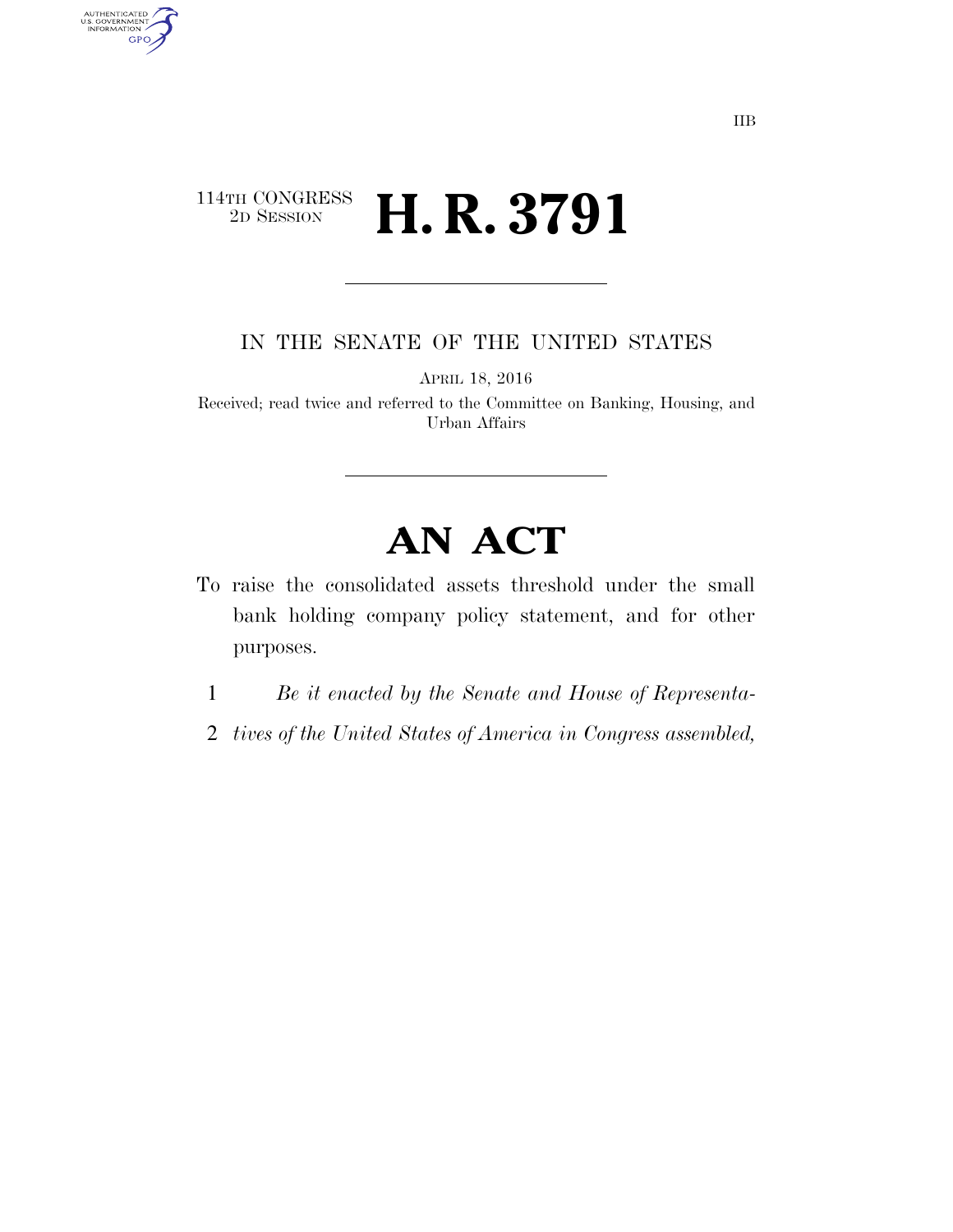(a) IN GENERAL.—Before the end of the 6-month pe- riod beginning on the date of the enactment of this Act, the Board of Governors of the Federal Reserve System shall revise the Small Bank Holding Company Policy Statement on Assessment of Financial and Managerial Factors (12 CFR part 225—appendix C) to raise the con- solidated asset threshold under such policy statement from \$1,000,000,000 (as adjusted by Public Law 113–250) to \$5,000,000,000.

 (b) CONFORMING AMENDMENT.—Subparagraph (C) of section 171(b)(5) of the Dodd-Frank Wall Street Re- form and Consumer Protection Act (12 U.S.C.  $5371(b)(5)$  is amended to read as follows:

18 ''(C) any bank holding company or savings and loan holding company that is subject to the application of the Small Bank Holding Com-pany Policy Statement on Assessment of